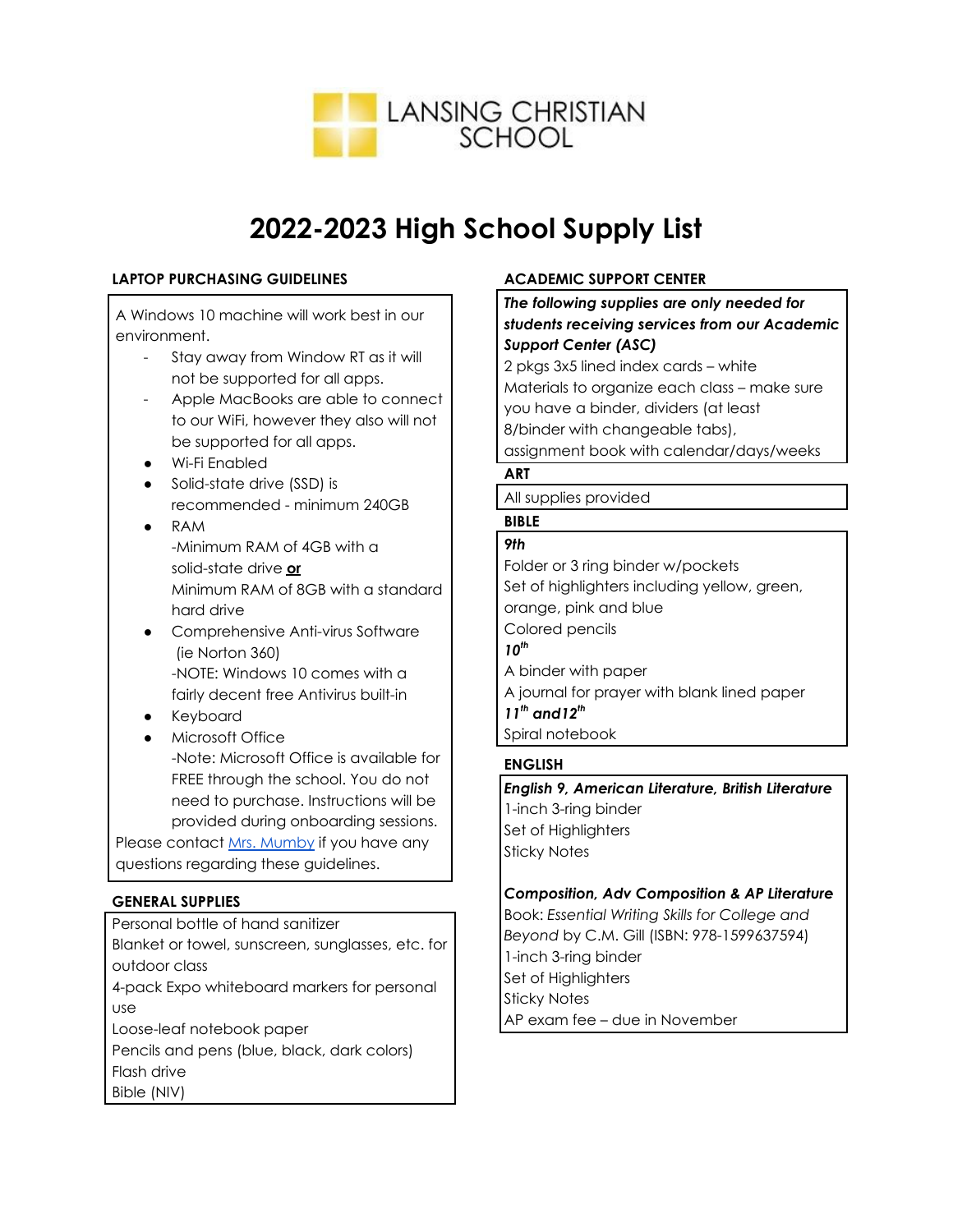### **MATH**

*Algebra IB, Geometry, Algebra 2, Probability and Statistics, Pre-Calculus, & AP Calculus* TI-84 Plus Graphing Calculator (**with your name on it**!)

1½" 3-ring binder (AP Calc - 2 binders) 5-8 tab dividers for 3-ring binder Ruler (transparent plastic, marked in centimeters and inches) Graph paper (4 squares/inch) AP exam fee – due in November

## **MUSIC**

### *Band*

Instrument **with luggage tag**

*Men –* White tuxedo shirt, black tuxedo pants, black socks, and black dress shoes *Ladies –* Black shoes are needed. A school band dress will be supplied. **Marching uniforms** will be supplied.

Solid black shoes for outdoor marching band.

*This is standard performance dress for all performances unless otherwise designated.*

## *Concert Choir Concert Dress*

*Boys:* White long-sleeved shirt, tie, black dress pants, black dress shoes *Girls* – Black dress shirt, black skirt (below the knee), black nylons, and black dress shoes

### *Chorale*

Students wear formal attire that is purchased in the fall. Cost: \$90-\$100 or students can purchase used attire from former Chorale members.

### **PHYSICAL EDUCATION/HEALTH**

### *Physical Education*

Towel, modest shorts, soap, gym shoes, modest t-shirt, and deodorant

## *Health (9 th Grade)*

1" 3-ring binder with pockets Notebook paper

#### **SCIENCE**

## *Physical Science (9 th grade)* 1" 3-ring binder 5 tab dividers for 3-ring binder Scientific or graphing calculator Colored pencils Scissors

## *Biology*

1 ½" 3-ring binder 8 tab dividers for 3-ring binder Colored pencils Scissors Scotch tape

## *Chemistry*

1 ½" 3-ring binder **Calculator** 

## *AP Biology*

1 ½" 3-ring binder Colored pencils **Scissors** Scotch tape AP exam fee – due in November

## *AP Chemistry*

1 ½" 3-ring binder AP exam fee – due in November

### **SOCIAL STUDIES**

*Economics, U.S. Government, World War II, U.S. History, World History & AP US History* Spiral notebook 3-ring binder Book Cover: \*World History 8.5 x 11 x 2 \*US History 8.5 x 11x 1 ¼ \*Government  $8.5 \times 11 \times 1\frac{1}{4}$ \*APUSH 8.5 x 11 x 1 ¾ AP exam fee – due in November